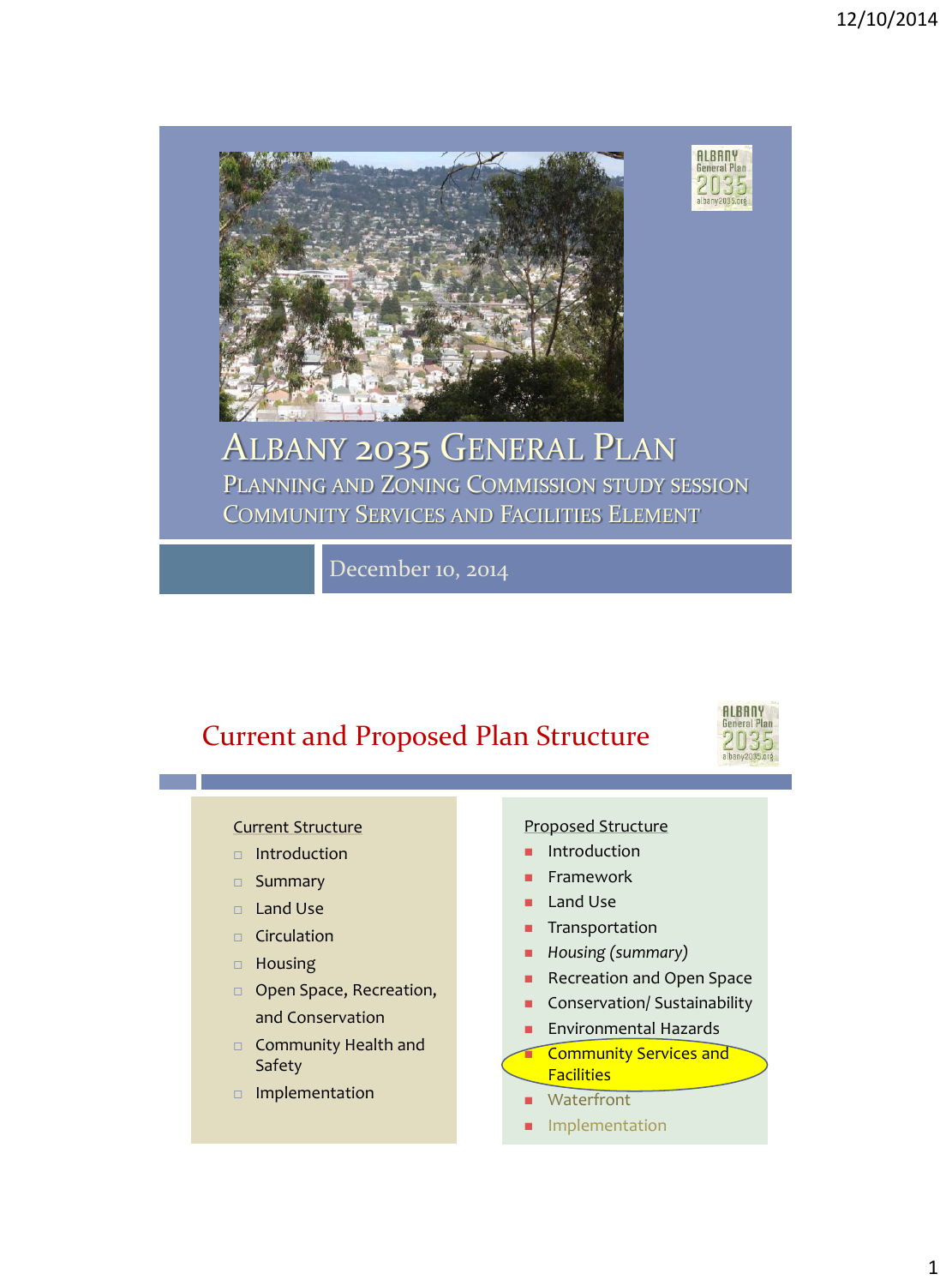



- $\Box$  Policies help mitigate the impacts of growth on City services and ensure coordination with other service providers
- □ Policies derived from 1992 General Plan and more recent plans/programs—many policies and actions are new
- Addresses:
	- Schools
	- **Public Safety (Police, Fire, EMS)**
	- Civic Facilities (City Hall, Library, Corp Yard, etc.)
	- Child Care, Youth Services, and Seniors
	- **D** Arts and Culture
	- Infrastructure (water, sewer, storm drainage, power, telecommunication)

# 1 Schools



**Slide 4**

**Slide 3**

Work with the Albany Unified School District to sustain exceptional schools that provide comprehensive learning opportunities in a safe, supportive, and collaborative environment.

- Coordinate with AUSD on facility planning/development
- Coordinate with AUSD in evaluating impacts of new development on schools, enrollment trends
- Work collaboratively on external issues (parking, student pick-up, traffic safety, security)
- Promote joint use agreements for mutual facility access
- Recognize schools as neighborhood centers
- Acknowledge the contributions of private schools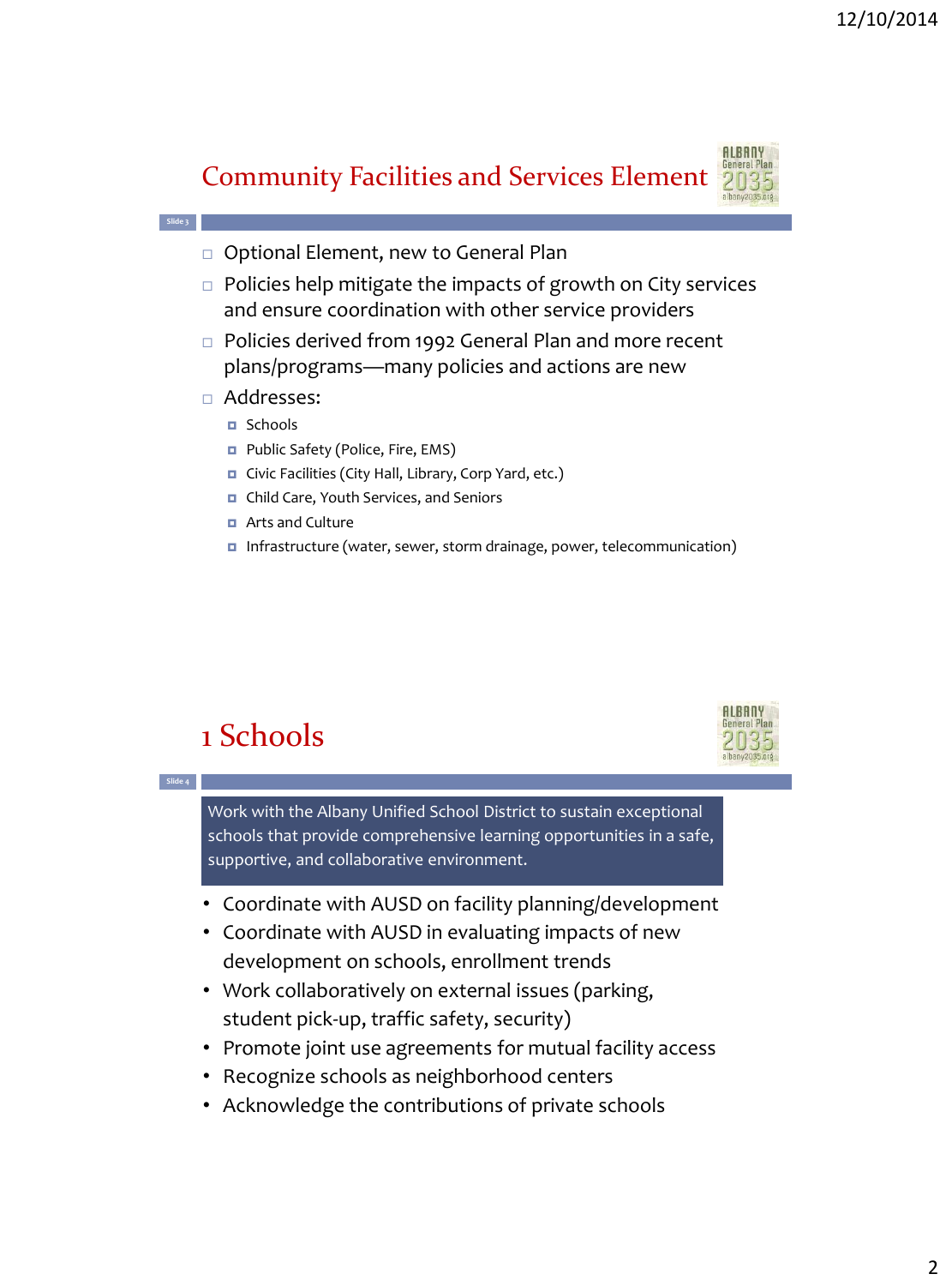# 2 Public Safety

**Slide 5**



**ALBANY** 2035

Provide quality police, fire, and emergency medical services to Albany residents and businesses through efficient and professional service delivery and strong community partnerships.

- Maintain police and fire service levels
- Support community policing, good community relations
- Maintain positive programs for youth
- Support crime prevention through environmental design
- Promote traffic safety and enforcement
- Ensure sufficient fire protection and water facilities
- Maintain mutual aid agreements
- Engage police and fire in the development review
- Balance "complete streets" with emergency access needs

## 3 Civic Facilities

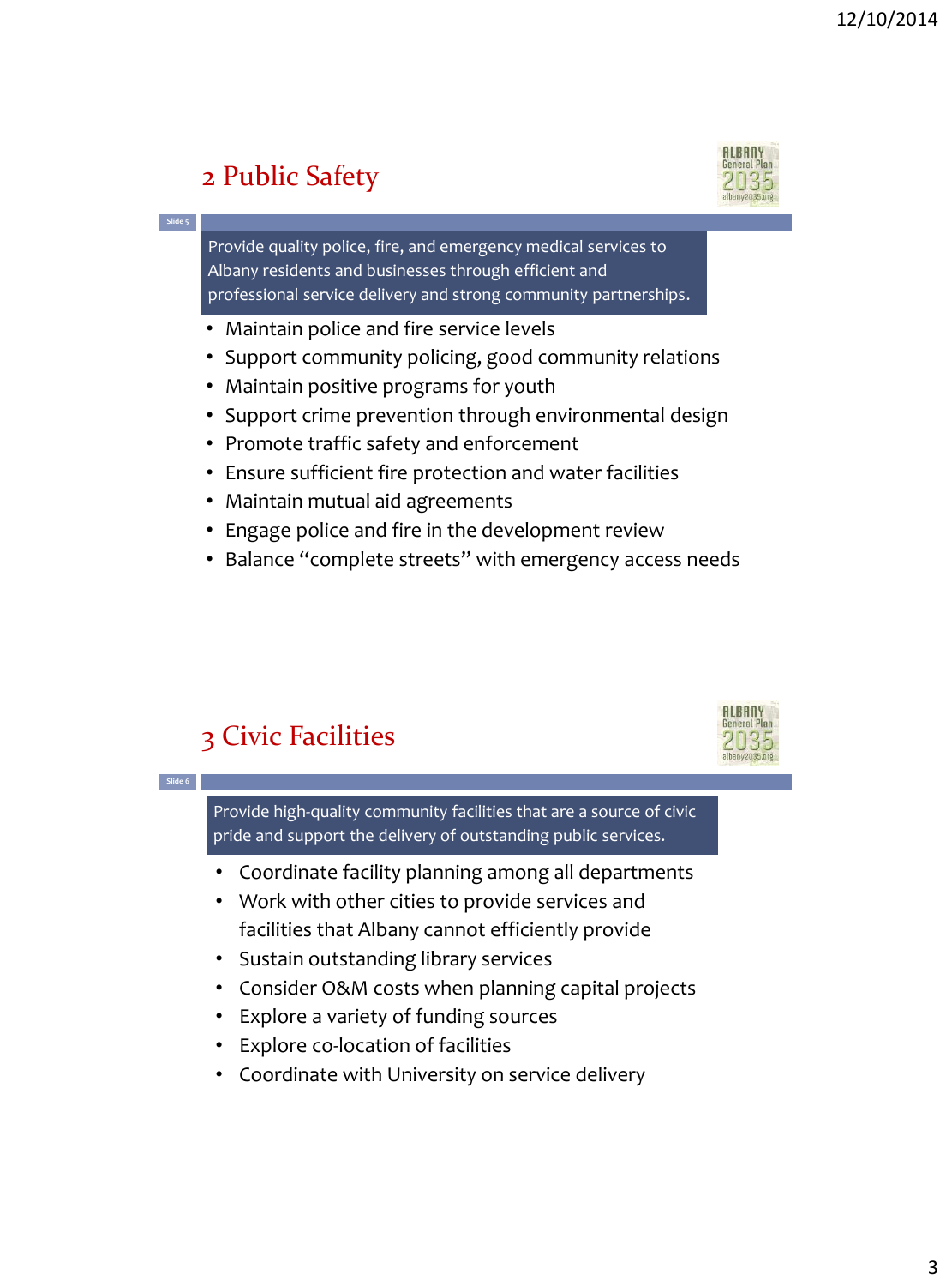## 4 Children, Youth, and Seniors

**Slide 7**

**Slide 8**



Respond to the special needs of children, youth, and seniors in the delivery of community services.

- Expand and increase awareness of child care programs
- Coordinate child care between multiple service providers
- Maintain after school and youth programs
- Provide special programs for seniors—transportation, social, health, nutrition, recreation, education, housing
- Support intergenerational activities

#### 5 Arts and Culture



Recognize the potential of the arts to strengthen local identity, promote freedom of expression, create richer urban places, contribute to the social and economic vitality of the City, and enhance awareness of the value of art and the creative process.

- Enhance the City's reputation as an arts and cultural center
- Provide outdoor spaces that celebrate arts/performance
- Encourage public art and maintain public art requirements
- Pursue grants, donations, funding for the arts
- Recognize the link between the arts and the economy
- Engage local artists in City sponsored arts activities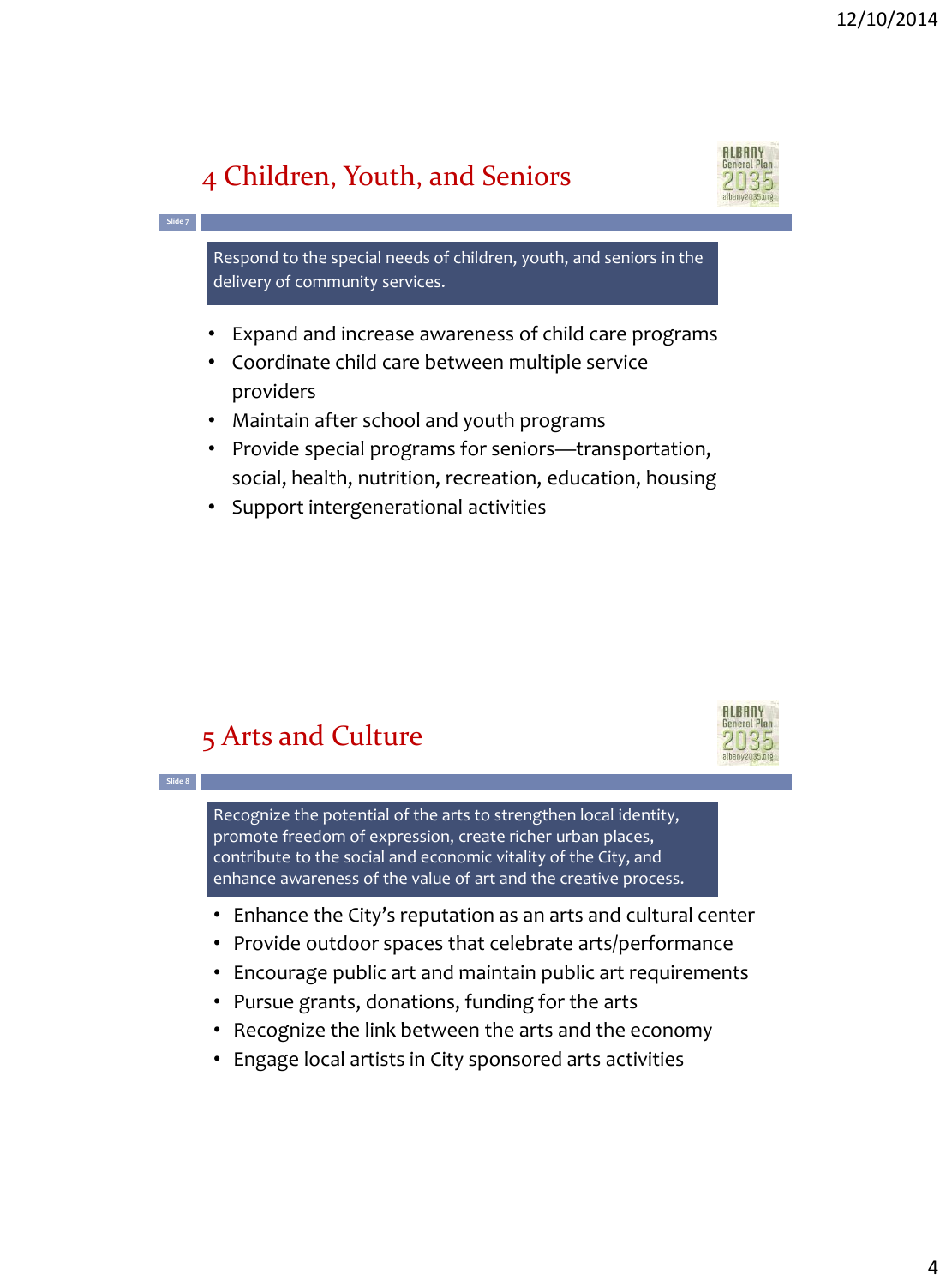# 6 Infrastructure

**Slide 9**

**Slide 10**

#### Provide water, sewer, storm drain, energy, and telecommunication facilities that are safe, reliable, well maintained, efficient, sustainable, and responsive to current and projected needs.

- Work with EBMUD to ensure adequate water supply and distribution system and safe wastewater treatment
- Maintain and improve sanitary sewers to achieve water quality goals
- Work to expand availability of reclaimed water
- Support greener infrastructure
- Improve telecommunication services

# Discussion Questions

- □ Are there missing goals or policies?
- $\square$  Do the policies provide the right direction?
- Are there additional action programs needed to implement the policies?